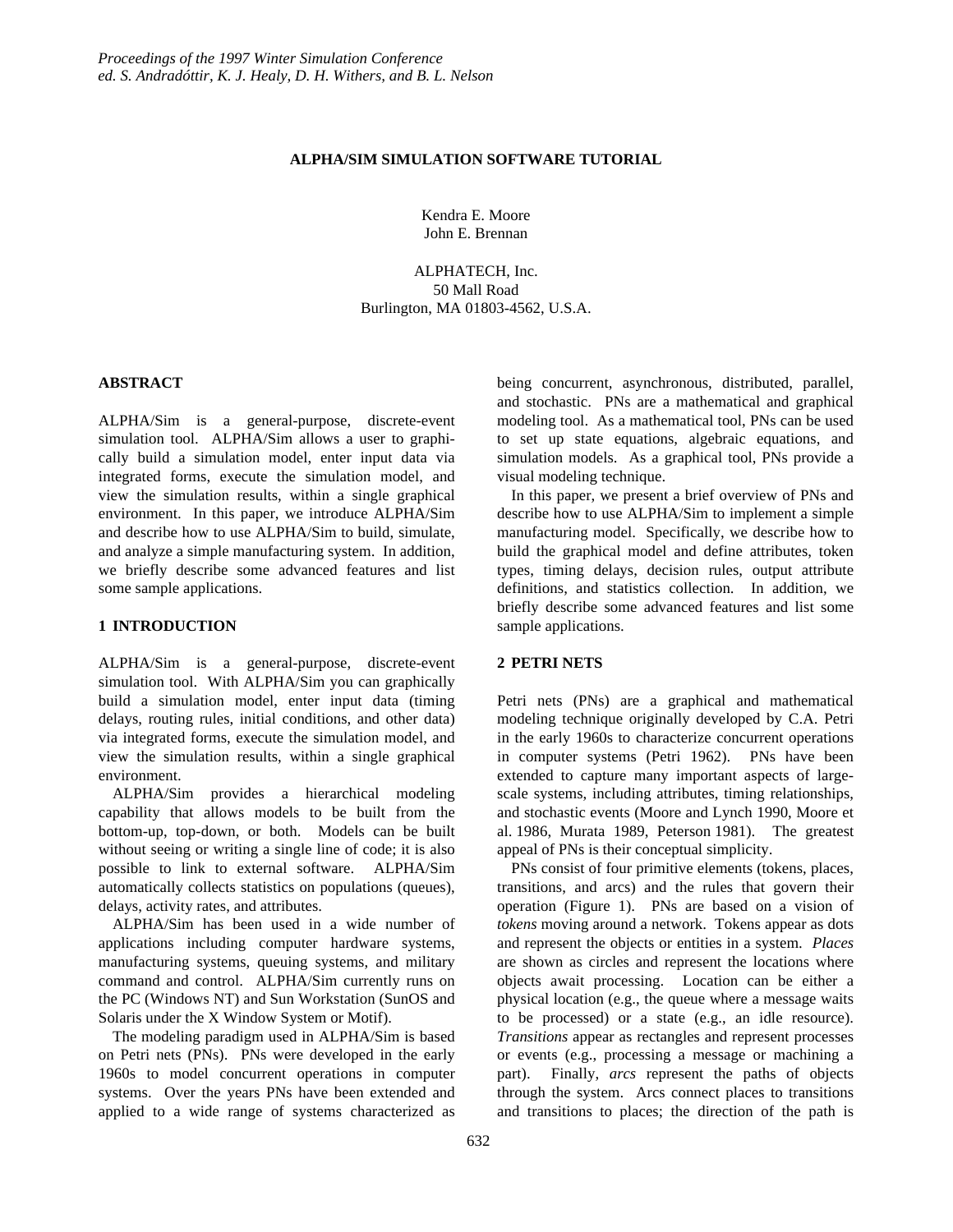indicated by an arrowhead at the end of the arc.



PN firing rules specify the behavior of transitions; i.e., the conditions under which processes or events can occur. Three rules govern transition firing:

- 1. When all upstream places are occupied by at least one token, the transition is *enabled*.
- 2. Once enabled, the transition *fires*.
- 3. When a transition fires, exactly one token is removed from each upstream place and exactly one token is placed in each downstream place.

Figure 2 depicts these rules for a transition (Assemble) with two upstream places (Part A, Part B) and one downstream place (Assembly).



place—Assemble is enabled. from each Part A and Part B and puts one in Assembly.

Figure 2: Transition Firing

*Timing rules* are associated with transitions and represent the time required to complete some activity. A timing rule may be stochastic, based on an assigned probability function, a computed value, or a constant. *Decision rules* are associated with places and resolve cases where more than one transition is enabled by the same token or set of tokens. There are three types of decision rules: priority, probability, and constructed. The *priority* decision rule (shown in Figure 3) states that, if all other firing rules are met, the token will leave by the path with the highest priority. The *probability* decision rule states that if all other firing rules are met, the

token will select a path based on assigned probabilities. The *constructed* decision rule allows the user to specify the conditions under which the token will select a particular path, given that the firing rules are met.



Figure 3: Effect of a Priority Decision Rule

Attributes on tokens are used to specify a set of characteristics associated with a token (e.g., size, type, priority, identity, etc.). The values of the attributes may be changed at transitions. They can also be used to determine timing and decision rules. Finally, the values of the attributes can be passed to external algorithms and the results incorporated into the PN model.

There are two other types of arcs, in addition to the standard arc, which provide complex transition logic. The *enable* arc is depicted as a line with a solid filled circle at the end where the arrowhead normally appears. The enable arc enables a transition when the upstream place has a token, but does not consume the token (the token remains in the upstream place). The *inhibit* arc is depicted as a line with a hollow circle at the end where the arrowhead normally appears. The inhibit arc disables a transition when the upstream place has a token in it (the token is not consumed along the inhibit arc).

*Box nodes* are used to encapsulate portions of a PN model and to provide a hierarchical modeling capability. Box nodes are used to group or cluster PN fragments that relate to various subsystems, functions, or organizational units.

#### **3 BUILDING MODELS WITH ALPHA/Sim**

With ALPHA/Sim you can: build and debug your models graphically; build models from the top-down, bottom-up, or both; easily modify model parameters and structure; navigate through the model; monitor results at any point in the simulation run; and save any model component for reuse in other models.

In the remainder of this section we illustrate how to use ALPHA/Sim to implement a simple manufacturing system which produces two types of parts. Type 1 parts are turned, milled, and plated, in that order; Type 2 parts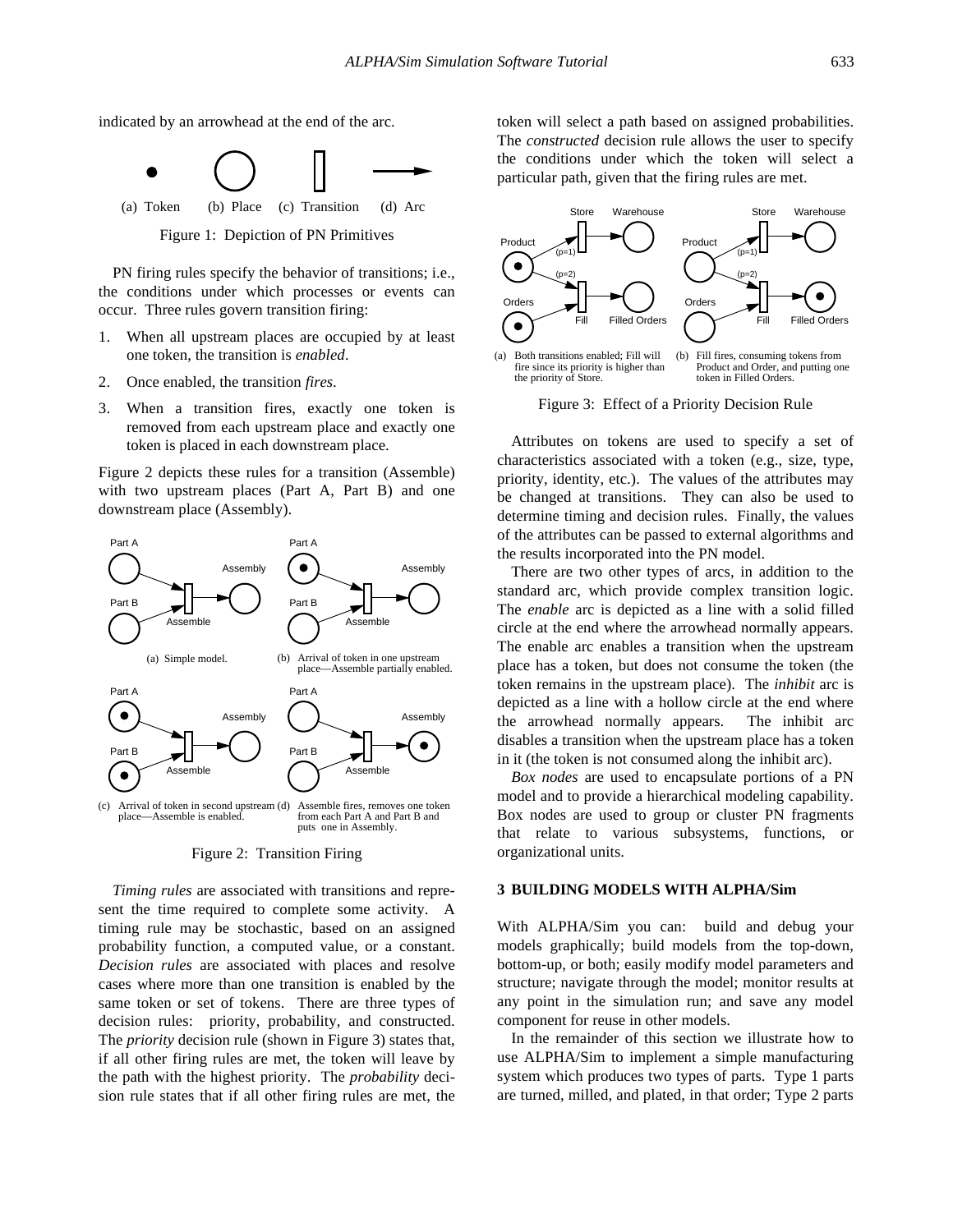are turned and milled. Input parameters include part mix and part processing times. Output parameters include buffer sizes (queue lengths), machine utilization, part latency, and throughput.

### **3.1 Drawing the Graphical Model**

We begin by drawing the graphical model. Figure 4 shows an ALPHA/Sim screen. The screen has a menu bar at the top, an icon palette on the left, and a drawing window with scroll bars. We create the graphical model by using the mouse and icon palette to drop icons in the drawing window and connect them with arcs. Icons are automatically assigned default names (see Figure 4); these can be changed to be more meaningful.

Figure 5 shows the complete manufacturing model. The place-transition combination in the upper left corner periodically generates new parts into the place labeled Lathe\_Q. Arriving parts wait in the Lathe\_Q, until the Lathe becomes available. They are then turned and enter the Mill\_Q, where they wait for the Mill to become available. Once the parts are milled, they are passed to the Plate\_Q. Since Type 2 parts are done, they are immediately routed to the stock of Finished\_Type\_2 parts; meanwhile, Type 1 parts remain in the Plate\_Q until the Plating\_Machine becomes available. Once plating is complete, the Type 1 parts enter the Finished\_Type\_1 stock.

#### **3.2 Defining Token Types**

Once we have built the graphical model, we can define the token types using the Token Type Edit Form. For this model, we will use two token types: Part and Machine. Figure 6 shows the Token Type Edit Form for the Part token type. This form contains a field for identifying the token type and allows us to define the attributes associated with the token type. Each attribute definition consists of a name, class, type, and an initial range.

The attribute's class is a scalar (single) value, an array of values, or a matrix of values. If an attribute's class is array or matrix, we must also specify its size (rows and columns). The attribute's type refers to its format. Valid types include: Boolean, integer, real, string, or another (previously defined) token type. If the type is not another token type, we have the option of specifying an initial range for the attribute. Table 1 summarizes the token type definitions for the manufacturing model.

### **3.3 Place and Transition Forms**

Once we have defined the token types, we can use the place and transition forms to assign token types to places and specify timing, routing, and other logical rules. Figure 7 shows a sample place form. The top of the place form lists the input and output transitions, and



Figure 4: Sample ALPHA/Sim Screen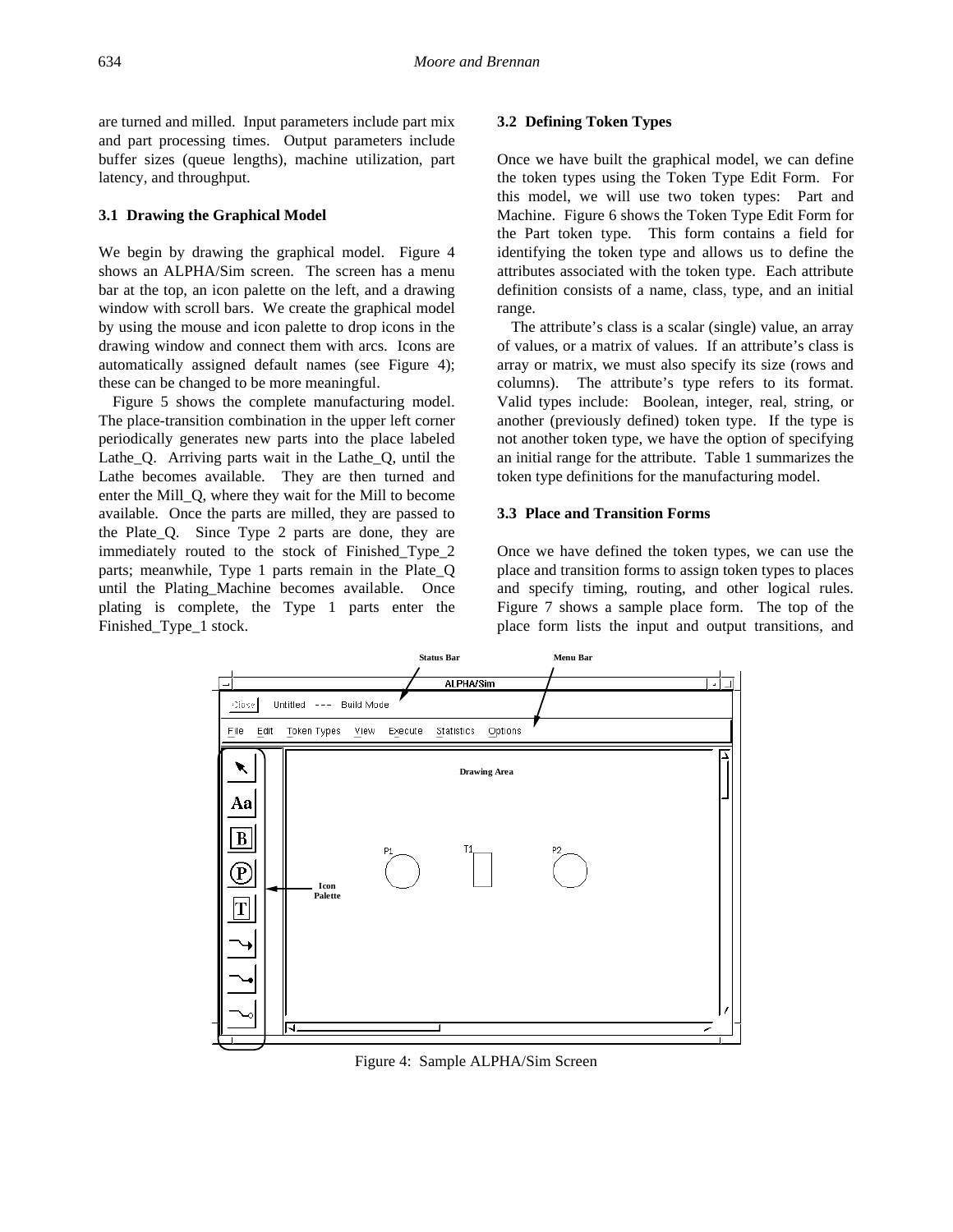

Figure 5: Completed Model

| TOKEN TYPE EDIT FORM<br>Close |                    |             |                                          |  |
|-------------------------------|--------------------|-------------|------------------------------------------|--|
| Edit<br>View                  |                    |             |                                          |  |
| <b>Token Type Name:</b>       | Part               |             |                                          |  |
| <b>Attribute Name</b>         | Class<br>Rows Cols | <b>Type</b> | <b>Initial Range</b>                     |  |
| į̃d                           | Scalar $\square$   | Integer     | $\check{ }$ >= 0<br>$\qquad \qquad \Box$ |  |
| itype                         | Scalar $\Box$      | Integer     | <b>1</b> , 2<br>$\Box$                   |  |
| arrive                        | Scalar $\Box$      | Real        | $\geqslant$ 0<br>$\Box$                  |  |
| wait                          | Scalar $\Box$      | Real        | $\geq 0$<br>$\Box$                       |  |
| process                       | Scalar $\Box$      | Real        | $\geq 0$<br>$\Box$                       |  |
| jatency                       | Scalar $\square$   | Real        | $\Box$<br>$\left  \right  = 0$           |  |

Figure 6: Token Type Edit Form for the Parts Token Type

| Token Type | <b>Attributes</b> | Class  | Type    |
|------------|-------------------|--------|---------|
|            | id                | Scalar | Integer |
|            | type              | Scalar | String  |
|            | arrive            | Scalar | Real    |
| Part       | wait              | Scalar | Real    |
|            | process           | Scalar | Real    |
|            | latency           | Scalar | Real    |
|            | id                | Scalar | Integer |
| Machine    | type              | Scalar | String  |
|            | time              | Scalar | Real    |

Table 1: Token Type Definitions for Model

allows us to specify the token type and the number of initial tokens. The middle of the form allows us to specify statistics collection and set the queuing order (FIFO, LIFO, or ascending/descending on an attribute value). The bottom of the form allows us to set decision rules (priority, probability, or constructed) for routing tokens out of the place.

Figure 8 shows a sample transition form. The left side of the transition form lists the input places; clicking on one of these places opens the input token profile displaying the input token type definition. Similarly, the right side of the form lists the output places and clicking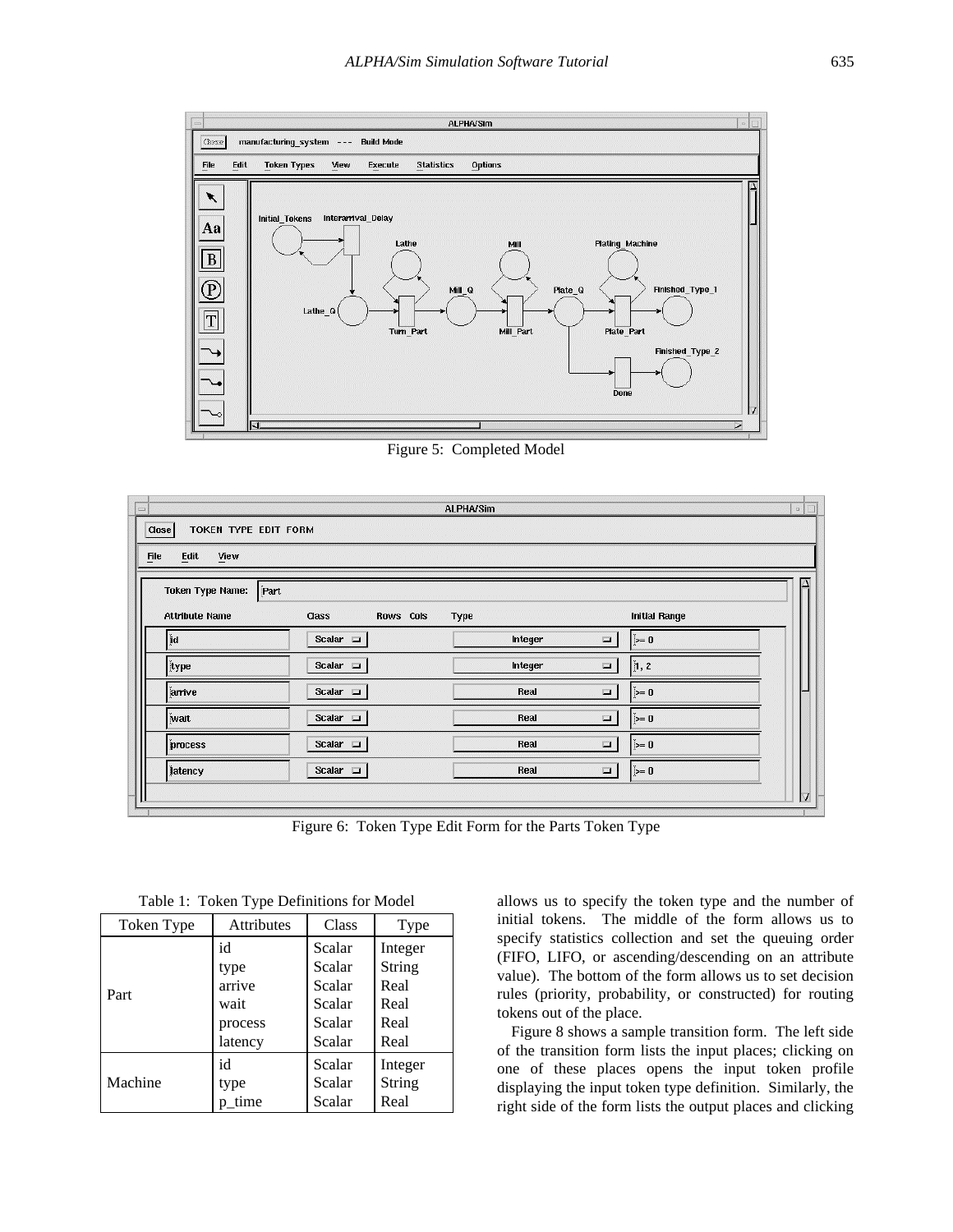| <b>INPUT TRANSITIONS</b><br><b>Token Id:</b><br>Mill Fart<br>Þ<br><b>Initial Tokens:</b><br>Current Tokens: 0<br>Stop When:                                                                     |                                                                                                                             |                                                                 | <b>OUTPUT TRANSITIONS</b>                                                              |
|-------------------------------------------------------------------------------------------------------------------------------------------------------------------------------------------------|-----------------------------------------------------------------------------------------------------------------------------|-----------------------------------------------------------------|----------------------------------------------------------------------------------------|
|                                                                                                                                                                                                 |                                                                                                                             | Part<br>$\qquad \qquad \Box$<br><u>mm mmm mm</u>                | Plate Part<br>Done                                                                     |
| <b>OUTPUT STATISTICS</b><br><b>Place Stats</b><br>■ Aggregate<br>$\Box$ Sample<br>$\Box$ Interval<br>$\Box$ Final Population<br>ORDER<br>← FIFO<br>♦ Ascending<br>$\Diamond$ LIFO<br>Aftrilude: | <b>Attribute Stats</b><br>$\Box$ Aggregate<br>$\Box$ Sample<br>$\Box$ Interval<br>Final Population<br>$\Diamond$ Descending | <b>Attribute Name</b><br>įď<br>type<br>arrive<br>.<br>wait<br>K | Display<br>Stats<br>Display<br>Final Value<br>ĬΝ<br>Ň<br>Ň<br>ĬΝ<br>ĬN<br>ĬΝ<br>Ň<br>Ň |
| <b>Decision Rule:</b><br>♦ Probability<br>♦ Priority<br>← Constructed                                                                                                                           |                                                                                                                             | Condition<br>$type = 1$<br>$type = 2$<br>-4.                    | <b>Destination</b><br>Plate Part<br>Done                                               |

Figure 7: Place Form for the Plate\_Q Place

| <b>INPUT PLACES</b>                                                                            |              | <b>TRANSITION TIMING RULE</b>                                                                             |                                            |                                                    | <b>OUTPUT PLACES</b>                               |
|------------------------------------------------------------------------------------------------|--------------|-----------------------------------------------------------------------------------------------------------|--------------------------------------------|----------------------------------------------------|----------------------------------------------------|
| <b>Initial Tokens</b><br><b>Standard Arc</b>                                                   |              | <b>Timing Rule:</b><br><b>Constructed Timing Rule:</b><br>IF (Initial_Tokens.type = 1)<br>exponential(10) | Constructed<br>Δ,                          | <b>Initial Tokens</b><br>Lathe_Q                   | <b>Standard Arc</b><br><b>Standard Arc</b>         |
| <b>INPUT TOKEN PROFILE</b><br><b>Initial Tokens</b><br>Place:<br>Token Type: Part<br>Attribute | <b>Stats</b> | <b>ELSE</b><br>exponential(5)                                                                             |                                            | Place:<br>Lathe Q<br>Token Type: Part<br>Attribute | <b>OUTPUT TOKEN PROFILE</b><br>Def<br><b>Stats</b> |
| id<br>type                                                                                     | ĬΝ<br>ĬN     |                                                                                                           |                                            | Ĭd<br>type                                         | ř<br>ĬМ<br>ř<br>'n                                 |
| arrive                                                                                         | Ň            | K)                                                                                                        | ⊳                                          | arrive                                             | š<br>ĨН                                            |
| wait                                                                                           | ĬΝ           | <b>OUTPUT STATISTICS</b>                                                                                  |                                            | wait                                               | Ň<br>ĬN.                                           |
| process                                                                                        | Ň            | <b>Transition Stats</b><br>$\Box$ Aggregate                                                               | <b>Attribute Stats</b><br>$\Box$ Aggregate | process                                            | ř<br>M                                             |
| jatency                                                                                        | Ň            | $\Box$ Sample<br>$\Box$ Interval                                                                          | $\square$ Sample<br>$\Box$ Interval        | jatency                                            | ř<br>Ň.                                            |
|                                                                                                |              | <b>TRANSITION FIRING LOGIC</b>                                                                            |                                            |                                                    | CONSTRUCTION OF OUTPUT ATTRIBUTES                  |
| <b>Enable Logic:</b>                                                                           |              |                                                                                                           |                                            | <b>Attribute Name:</b><br>arrive                   |                                                    |
| Inhibit Logic:                                                                                 |              |                                                                                                           |                                            | <b>Definition:</b>                                 |                                                    |
|                                                                                                |              | <b>STOP CONDITION</b>                                                                                     |                                            | \$time\$ + \$delay\$                               |                                                    |

Figure 8: Transition Form for the Interarrival\_Delay Transition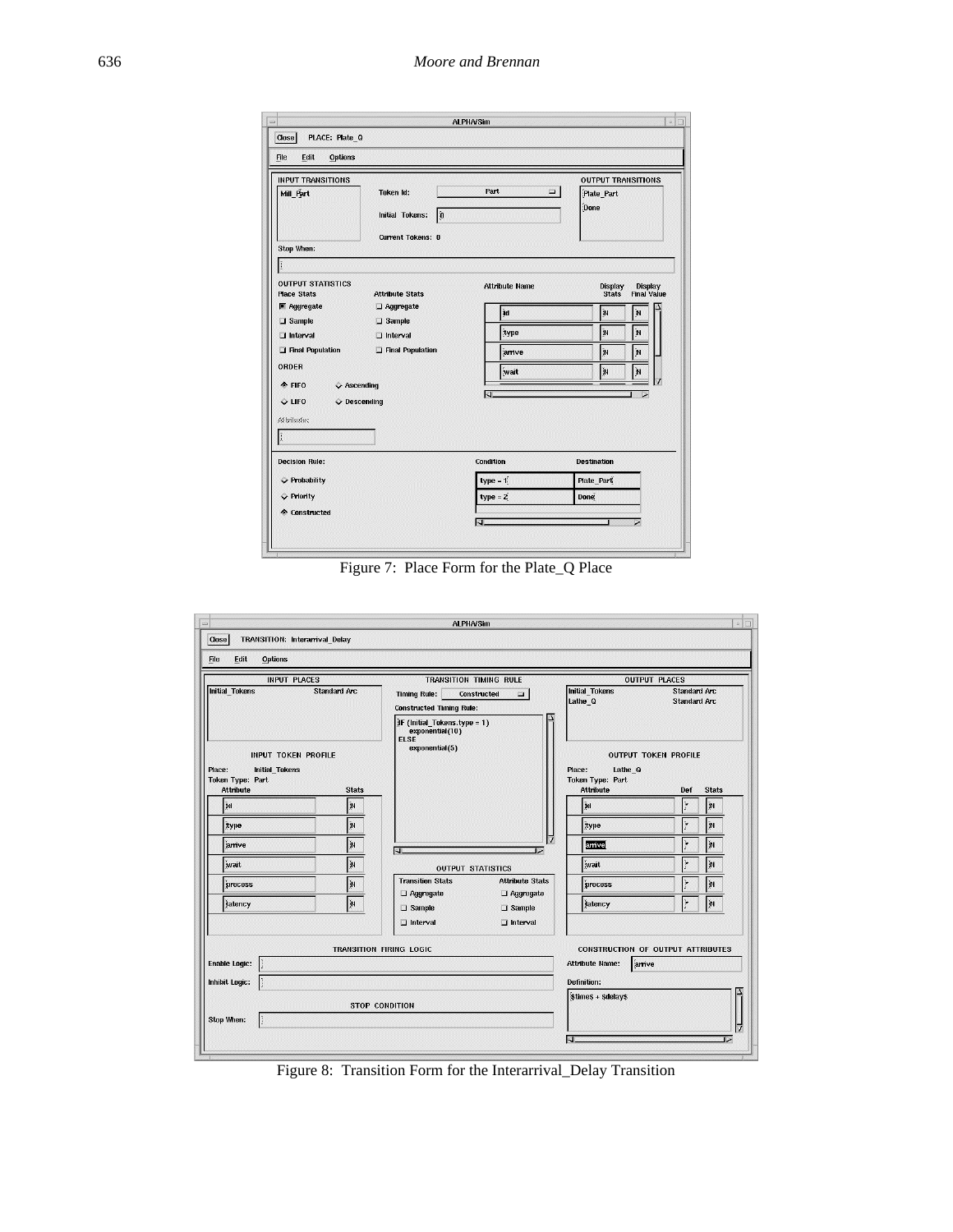on one opens the output token profile. Ordinarily, the input attribute values are mapped to the output attribute values; however, we can assign new values to these attributes using the area below the output token profile.

The center of the transition form is used to set a timing rule and to specify statistics collection. Regarding the timing rules, we can choose None, Selected Distribution, or Constructed. If we choose Selected Distribution, we are prompted to select one of the available distributions and provide the appropriate parameters. Table 2 lists these distributions and their parameters. If we choose Constructed, we can enter an expression utilizing other distributions or attribute values. The language used for the expression is English-like; e.g., the timing rule in the Interarrival\_Delay transition is:

IF (Initial\_Token.type  $= 1$ ) exponential(10) ELSE exponential(5)

"Initial\_Token.type" is the value of the attribute "type" on the token coming from the place "Initial\_Token". The lower left corner of the transition form is used to set specific enabling or inhibit logic (using attributes) or conditions for stopping the simulation.

| Distribution | Parameters              |  |
|--------------|-------------------------|--|
| Constant     | Value                   |  |
| Exponential  | Mean                    |  |
| Gamma        | Alpha, Beta             |  |
| Normal       | Mean, Std Dev, Min, Max |  |
| Triangular   | Min, Mode, Max          |  |
| Uniform      | Min, Max                |  |

#### **3.4 Specifying the Model Logic via the Forms**

We use these forms to associate the token types with places, and specify the initial tokens, the decision (routing) rules, timing rules, and output attribute definitions. First, we associate token types with places using the Token Id option menu in the Place Forms. At this time, we set two initial tokens in Initial\_Token (one for each type of part), and one initial token in each of the machine places (Lathe, Mill, and Plating\_Machine). Table 3 lists the token type assignments and initial populations for each place in the model; Table 4 lists the initial values of the attributes for those places with initial token populations.

Next, we specify a constructed decision rule for the place labeled Plating\_Q to route Type 1 and Type 2

parts. Figure 7 shows the decision rule used for routing parts as it appears in the Plate\_Q place form. Alternatively, we can use enabling logic in the Plate and Done transitions. If desired, we can set a queuing order in the Lathe\_Q and Mill\_Q places.

Table 3: Token Type Assignments and Initial Populations

| Token Type | Places           | # Init. Tokens |
|------------|------------------|----------------|
|            | Initial_Token    |                |
|            | Lathe_Q, Mill_Q, |                |
| Part       | Plate O.         |                |
|            | Finished_Type_1, |                |
|            | Finished_Type_2  |                |
| Machine    | Lathe, Mill,     |                |
|            | Plating_Machine  |                |

Table 4: Initial Token Values

| Place         | <b>Attributes</b> | <b>Initial Value</b>          |
|---------------|-------------------|-------------------------------|
| Initial_Token | type              | 1 or 2                        |
|               | all others        |                               |
|               | id                | Unique integer                |
| Machine       | type              | "lathe", "mill",<br>"plating" |

Finally, we set various output attribute definitions to collect information on the machines and on individual parts as they pass through the system. ALPHA/Sim provides four system variables that can be used in expressions; these are \$time\$ (the current simulation time), \$delay\$ (the timing delay of an individual transition firing), \$count\$ (the number of times a specified transition has fired), and \$pop\$ (the current number of tokens in a place). Since we are interested in the queuing, service, and system times for the customers, we will make use of the \$time\$ and \$delay\$ variables. Table 5 lists the expressions that are used in output attribute definitions; Fig. 8 shows a sample output attribute definition in a transition form (lower right). In addition, we can turn on statistics collection for places (average population), transitions (firing rates), and attributes, using the place and transition form statistics panels (see Figs. 7 and 8).

#### **3.5 Controlling the Simulation Run**

Additional forms are available to set the simulation run time, the number of replications and random number seeds, and statistics collection preferences. ALPHA/Sim has facilities for collecting aggregate, interval, and sample statistics. At runtime, ALPHA/Sim checks all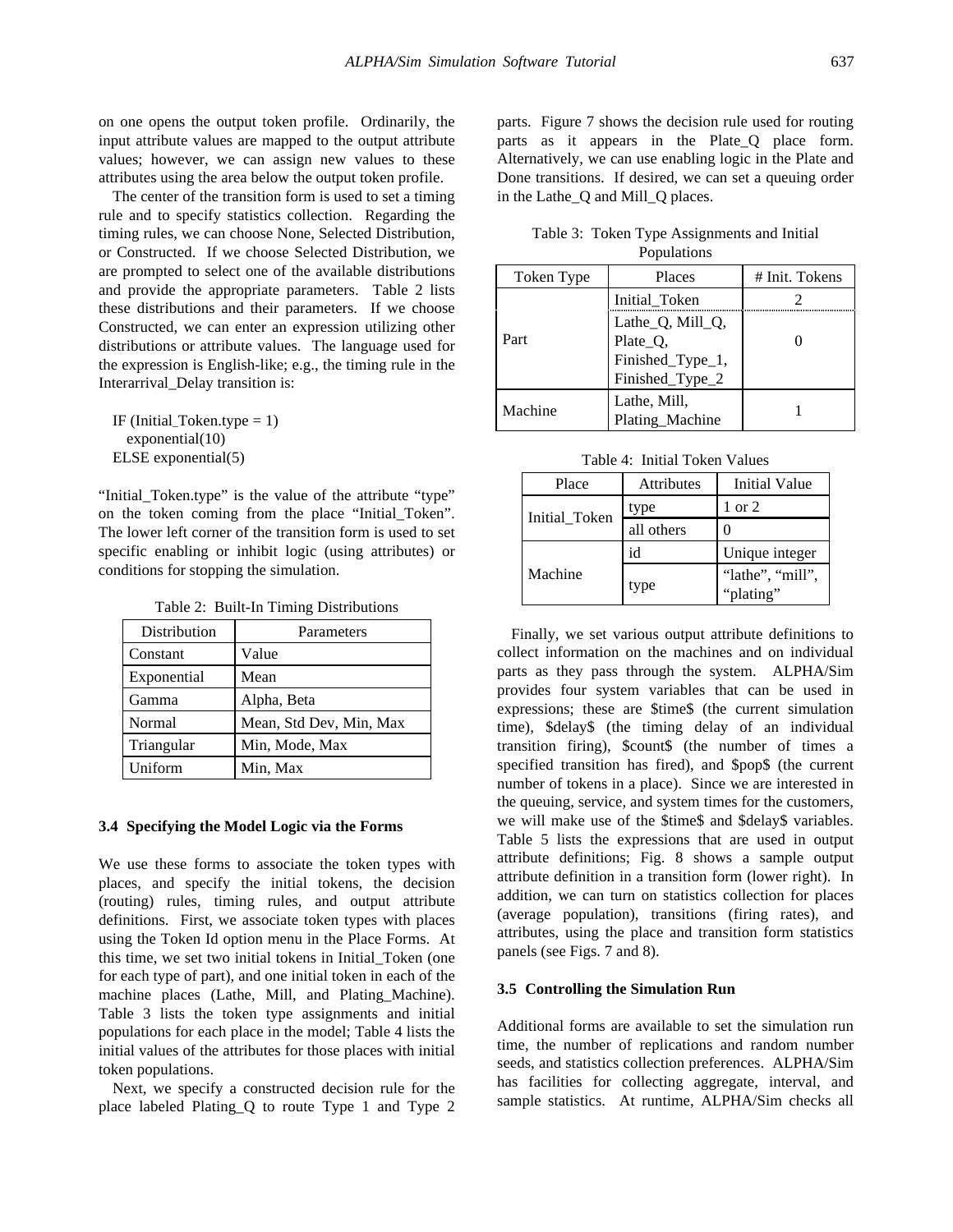| Transition   | Attribute | Definition                    |
|--------------|-----------|-------------------------------|
| Interarrival | id        | Scount <sub>S</sub>           |
| Delay        | arrive    | $$time$ + $delay$$            |
|              | wait      | \$time\$ - arrive             |
| Turn         | process   | \$delay\$                     |
| Mill         | wait      | \$time\$ - arrive - process   |
|              | process   | $process + \$                 |
|              | wait      | \$time\$ - arrive - process   |
| Plate        | process   | $process + \text{Sdelay}\$    |
|              | latency   | \$time\$ - \$delay\$ - arrive |
| Done         | latency   | \$time\$ - arrive             |

Table 5: Sample Output Attribute Definitions

expressions to make sure that there are no errors and executes the simulation. The results can be observed onscreen or sent to a file for further analysis. The simulation can also be run in batch mode.

#### **4 ADVANCED FEATURES**

ALPHA/Sim incorporates a number of additional features. These include: functions, enable and inhibit logic, stop when conditions, boxes, show tree, and various printing and file handling features. ALPHA/Sim includes over thirty built-in mathematical functions as well as arithmetic and logical operators that can be used in timing rules, decision rules, output attribute definitions, and other expressions. In addition, it is possible to incorporate user-defined functions and interact with external code. Enable and inhibit logic can be used in transition forms to specify which combinations of tokens will cause a transition to fire. Stop when conditions are logical expressions that can be used to halt the simulation if a specified condition is reached. Boxes provide a hierarchical modeling capability. Show tree allows you to view a model's hierarchy in a tree structure and provides an easy way to navigate through a model. The graphical model and the information contained in the forms can be printed out to a laser printer or sent to a file.

# **5 SAMPLE APPLICATIONS**

ALPHA/Sim has been used to develop a wide array of discrete-event simulation models: computer components and systems (Ethernet system (Brennan, Walenty, and Moore 1995), client-server system, and high-speed disk systems), manufacturing systems (Moore and Gupta 1996), large-scale military command and control systems (Moore and Lynch 1990), and business process

reengineering and workflow models for a charter air cargo and passenger service system.

The client-server system consists of several data processing nodes connected via a local area network (LAN). The model evaluates the impact of changing the number of hardware components and their capabilities on throughput and latency for individual processes. It also identifies bottlenecks in the system, thereby indicating good candidates for increasing capacity.

The manufacturing system of (Moore and Gupta 1996) is constructed from a series of predefined modules to generate a serial-line just-in-time (JIT) production system. A JIT model consists of four basic types of modules: a Supply module, a Demand module, some number of workstation modules, and an optional kanban control module. These modules may be combined to form both single- and multiple-product JIT systems of arbitrary length. The resulting model can be used to determine the impact of the demand, processing times, line length, the number of kanbans, and kanban control policies on system performance. In addition, the model can be used to explore the impact of variations in processing and demand on system performance. System performance measures include: throughput, part time in system, order completion time, and work-in-process.

The charter air cargo and passenger service model depicts the workflow for a thirty person office responsible for handling and scheduling domestic and international transportation. This workflow is unique in that the staff's activities are frequently interrupted by higher priority tasks and phone calls or delayed due to communications interruptions. The model was used to determine the impact of automation and task redefinition on staffing requirements, particularly overtime requirements, and throughput.

### **6 SUMMARY AND CONCLUSIONS**

In this paper, we described a general-purpose, discreteevent simulation software tool called ALPHA/Sim. With ALPHA/Sim you can: build and debug your models graphically; build models from the top-down, bottom-up, or both; easily modify model parameters and structure; navigate through the model; monitor results at any point in the simulation run; and save any model component for reuse in other models.

With ALPHA/Sim's graphical modeling and simulation environment it is possible to develop and exercise simulation models without having to see or write a line of code. The graphical interface allows you to design the model using the mouse and icons. Integrated forms provide the means for specifying logic and input parameters for the model. ALPHA/Sim also provides the ability to interface with external software.